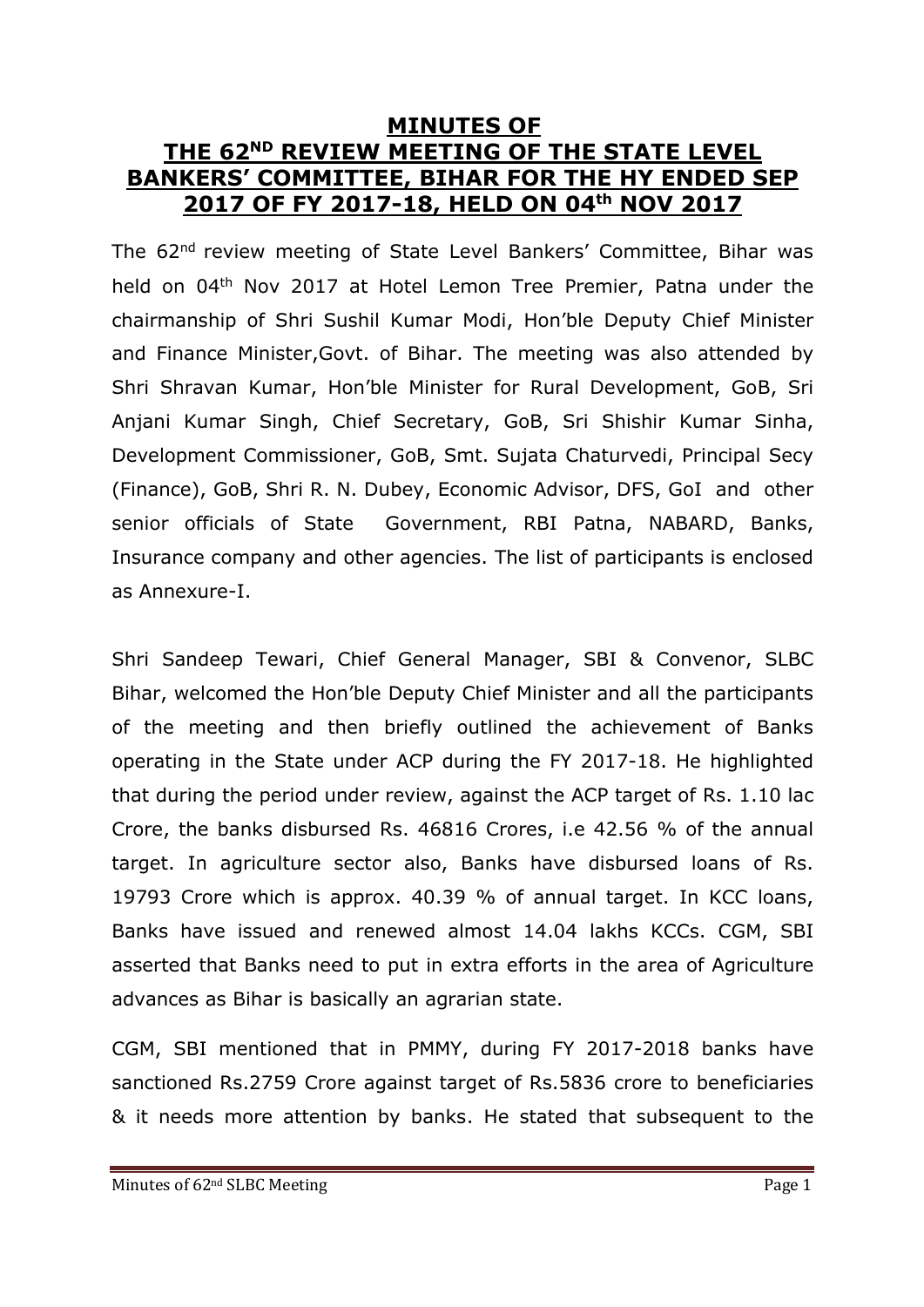grand success of Mudra Promotion Campaign conducted at Patna & Muzaffarpur, entrepreneurs will take the benefit of scheme.

CGM, SBI highlighted the performance in opening of accounts and extending credit linkage during the F.Y 2017-18 under SHG. A total of 63000 SHG accounts were opened and credit was extended to the tune of Rs.735 crores to SHG groups, which is 32% of the target. CGM, SBI appreciated the performance of Jeevika(BRLPS) in channelizing the finance to SHGs..

Shri Tewari mentioned that the CD ratio for state is currently at 42.22 % which needs to be improved upon. He suggested setting up of Big Industrial Units in the state, which needs large working capital and will help in improving the CD ratio of the State.

Shri Tewari said that the rising NPA was still a grave concern for the Banks. As on 30.09.2017, it was 11.25% of total advances. He requested State Govt. to issue relevant instructions to District, Sub divisional & Block authorities dealing in certificate cases & to help the Banks in disposal of pending certificate cases, so that the NPA level could be contained to a lower level. He also emphasized the need for early disposal of applications filed by banks for possession of property under SARFAESI Act. Some banks have reported that at some centres these applications are pending for unduly long periods. Suitable instructions from State headquarters to all the DMs would go a long way in improving this. He suggested banks to organize recovery camps with the help of local government authorities.

CGM, SBI said that as per instructions from RBI, villages having population more than 5000 are to be provided with banking outlets having CBS facility. The target in this regard has been forwarded to all banks and is available on SLBC Bihar website also. Banks are requested to ensure that the target of opening of banking outlet is completed by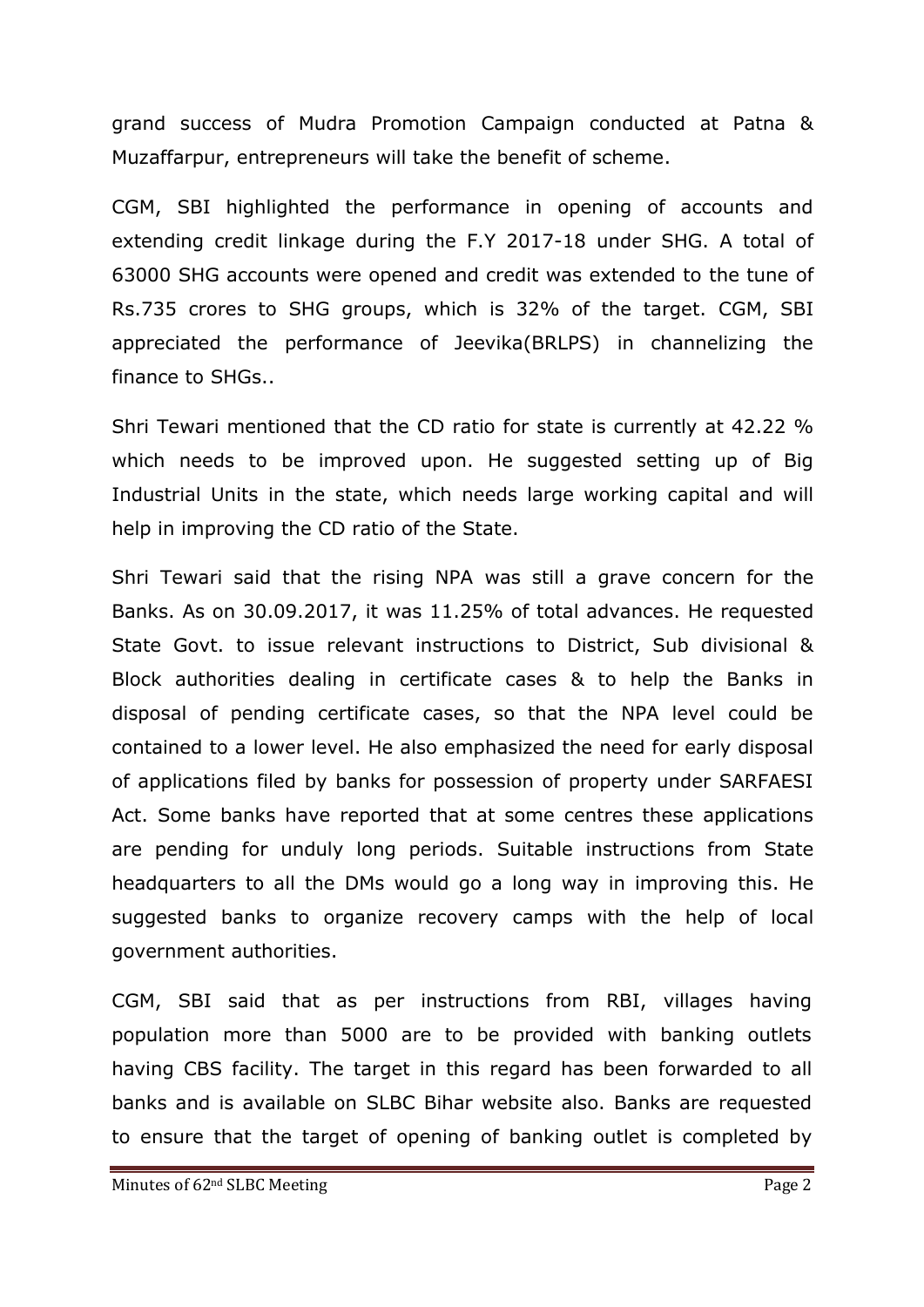31.12.2017 & the progress-report is made available to SLBC Bihar on monthly basis. He underlined the role of RSETI & FLCs in facilitating employment in state. Nowadays, various important tasks like DBT, Aadhaar & Mobile seeding etc are being undertaken by the banks. He urged the banks to follow the instructions given by Central & State Govt. from time to time. Role of LDM is important in delivering of any such schemes/instructions. He requested the Lead banks to provide required amenities to LDMs in their respective districts. At last, he firmly expressed his assurance to State Govt. regarding the commitment of banks towards the progress of State. Thereafter, as per the advice from Hon'ble Deputy Chief Minister, the priority-agendas were taken up for discussion by house.

## **A. ISSUES RELATED TO ACP**

Lower ACP achievement in many districts was pointed out by Hon'ble Dy. CM. He urged all banks to conduct quarterly review of the same, bank wise & district wise so as to ensure better achievement of ACP. He expressed his concern for the decline in achievement by 9% over Sep'16 in ACP and said that from next SLBC meeting, LDM & DDM of districts lagging in achievement of ACP should also be present.

## **B. ISSUES RELATED TO EDUCATION LOAN / BIHAR STUDENT CREDIT CARD**

Achievement of Allahabad Bank was discussed being at higher side compared to other banks. DGM, Allahabad Bank Sh. Prashant Kumar Sinha responded that it was due to erroneous data submission by the bank. Hon. Dy. Chief Minister expressed displeasure over wrong data reporting / non reporting of data to SLBC and said that it should not be done henceforth, and correct & prompt data should be provided to the convener bank.

## **C. ISSUES REALTED TO AGL. CREDIT/ KCC**

Dy. Chief Minister raised his concern about lower achievement of banks in sanctioning of KCCs. Against a target of fifteen lacs, only 16.58% could be achieved till 30.09.2017.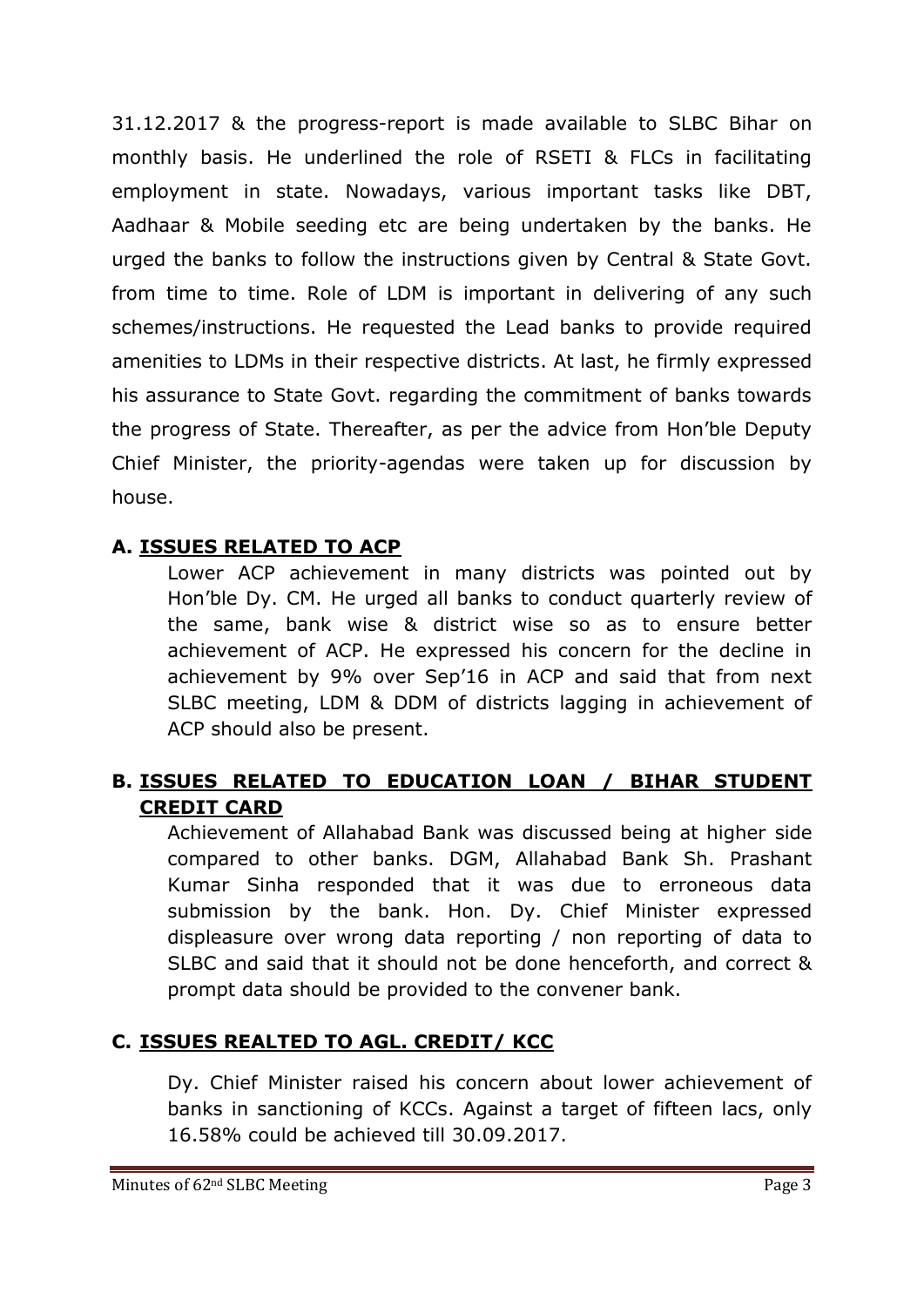He said that performance sheet of New KCC and renewal cases of KCC should be bifurcated for meaningful discussion in future.

He asked Agl Production Commissioner to convene a meeting within 15 days to review and discuss at length the position of KCC issued, KCC renewed/ defunct KCC a/cs /NPA position in KCC /scale of finance etc. in the state.

He also directed the banks to provide ATM cards to all KCC holders in the state by current F.Y. end so that farmers are able to transact smoothly.

## **D. DAIRY, FISHERIES & POULTRY**

Dy. Chief Minister discussed the position of dairy, fisheries & poultry Y.O.Y. and expressed his unhappiness over the dismal performance. Chief Secretary, GoB suggested all the banks to adopt the strategy of PNB in respect of Dairy scheme as PNB has done comparatively better. The head of PNB advised that his bank could perform in the dairy financing by entering into tie up with Comfed, Bihar and providing finance to their members for purchase of milch cattle. CGM, NABARD advised for formation of sector wise working group by Agl department, GoB for special focus in these sectors. He also suggested for intensive monitoring of progress of agriculture credit for achieving the target of doubling of farmer's income by 2022. Dy. C.M. consented for creation of working group of bankers for

Dairy, fishery and poultry and asked to convene the meeting of working group so formed, a few days prior to SLBC Qtly Review meeting.

## **E. SHG, RSETI & FLC**

Against a credit linkage target of 2,63,218 SHGs have been credit linked. CEO BRLPS underlined the achievements of BRLPS & submitted the need of nodal officer for a few banks having lesser achievement. He said that due to flood in major parts of Bihar, performance was affected but he expressed his confidence that Jeevika would be able to achieve its target since adequate number of application are ready for financing. He outlined that since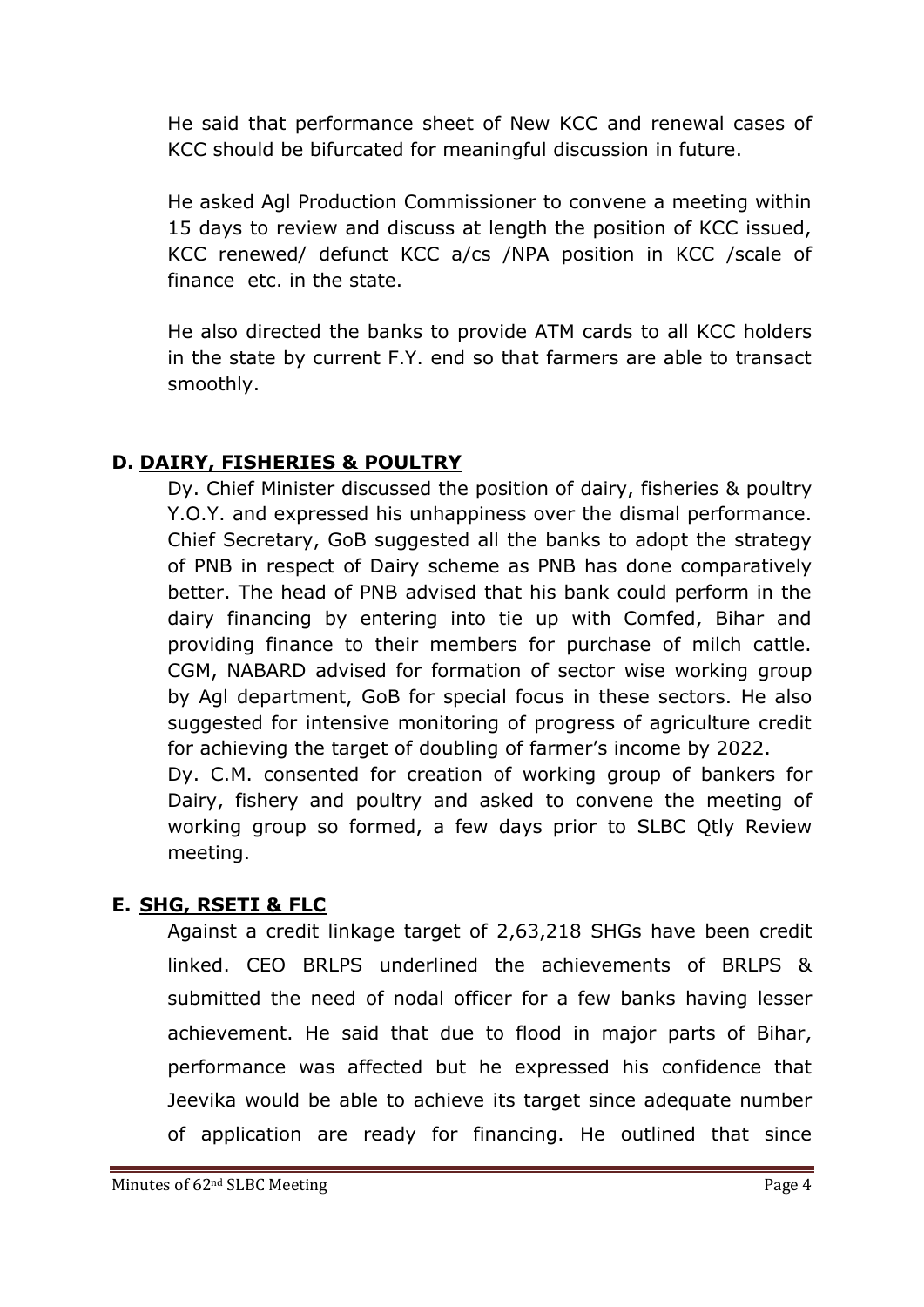inception of JEEVIKA, total loan of 3700 Crore has been disbursed by the Banks to SHGs in Bihar. Recovery %age is also remarkable at above 98 %.

CEO BRLPS also stated the constraints with regard to opening of accounts of SHGs due to conflicting RBI circulars in this regard. The representative of RBI clarified that recent circular of July 17 in this regard would prevail and banks have to be guided accordingly. CEO Jeevika also shared his concern over the co-ordination issue from those banks who are operating in Bihar through multiple Zonal offices. Hon. Dy. CM advised the Principal Secretary (Finance), GoB to write a letter to apex office of these banks for opening their head offices in Bihar and also said that until the arrangement is finalized, SLBC should advise all the zonal heads of these banks (BoI, United bank, Union Bank, Allahabad Bank, UCO Bank) to be present in next SLBC meeting henceforth.

CEO BRLPS brought to the notice of house that BRLPS (Jeevika) has been awarded by NRLM, NoRD, GoI at National Level for its outstanding performance in SHG-Bank Linkage across the country in FY 2016-17.

Shri Shravan Kumar, Hon'ble Minister for Rural Development, GoB expressed his unhappiness regarding the performance of few banks in FY 2017-18 in comparison to their performance in FY 2016-17 in ACP achievement. He expressed his desire for improvement in performance of these Banks.

Shri Shravan Kumar, Hon'ble Minister for Rural Development, GoB also expressed his concern in SHG credit linkage on year to year basis. Performance of banks concerning RSETI also needs to be improved upon. The trained candidates from RSETIs need to be provided loans for building their future as per the training they have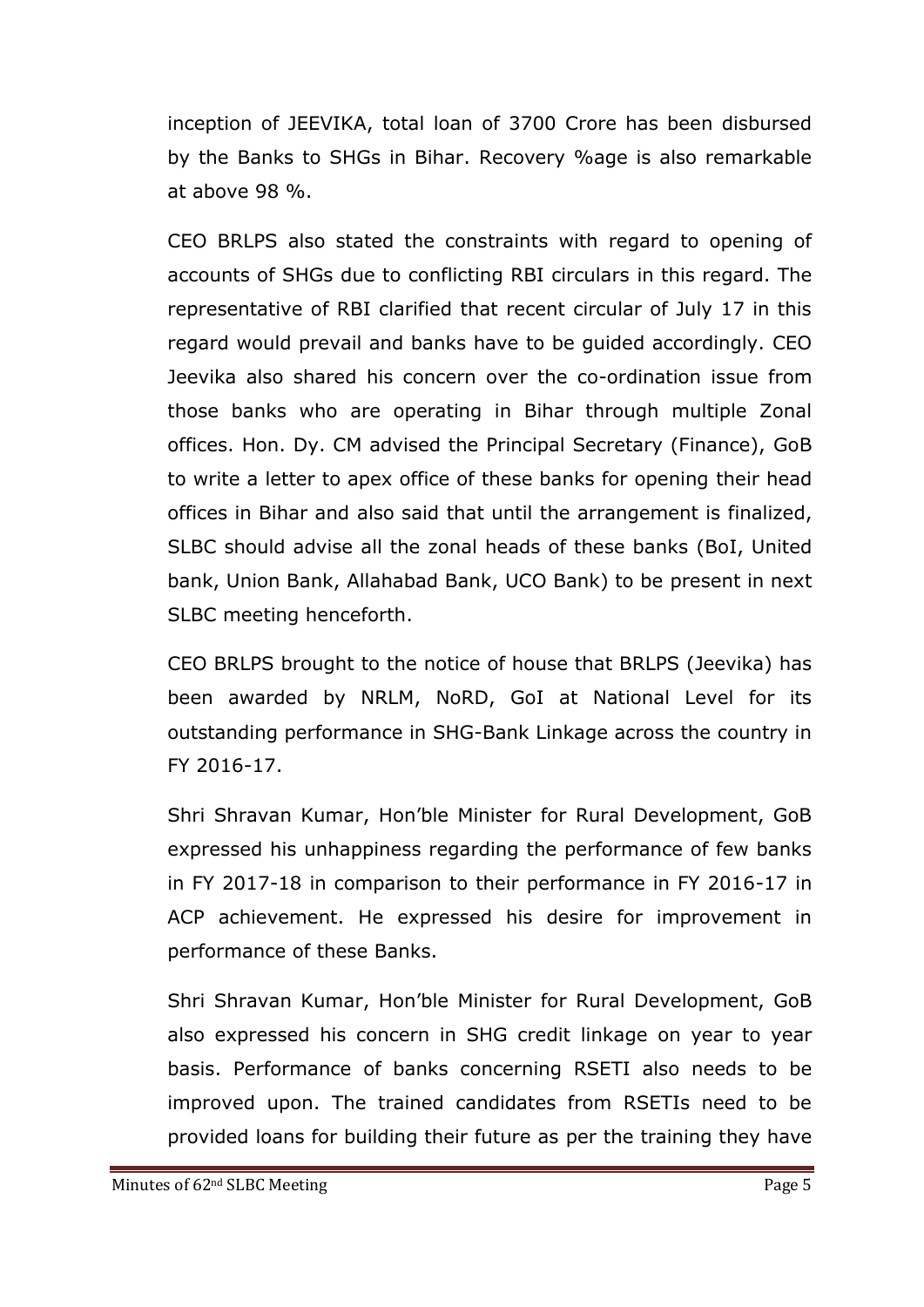been offered. He also requested all banks for their full fledged participation in RSETI programme. He also expressed concern regarding the no. of youth trained through RSETI in the state vis a vis target set for the FY 2017-18. He also expressed concern regarding delay/slow progress in RSETI building construction at 12 districts in the State and requested for immediate progress in this direction. He asserted that at least 5 RESETI trained youths per month should be financed per bank branch for self employment generation. He also expressed his concern regarding poor performances of few Banks in credit linkage for SHGs. Though he expressed satisfaction that Nationalised banks like SBI, BoI, CBI & PNB have improved upon their performance, still a lot of scope for further improvement lies in this field for all Banks. CEO Jeevika updated the house on the latest position of RSETI building construction in the districts concerned.

## **F. Pradhan Mantri Awaas Yojna (PMAY):**

AGM SLBC informed the house that many banks have not updated the latest data in online portal of SLBC and 28 banks have submitted NIL data in PMAY. He updated the house & chair on the latest position of PMAY of different banks. Dy. CM expressed satisfaction over the performance of SBI in PMAY achievement and expected that all the banks would make sizeable contribution. He suggested to the SLBC to present the latest data through attached annexure henceforth, if received after the cut off date for updating online data.

Principal Secretary, UDHD, GoB updated the house about the details of PMAY scheme. He informed the house that the number of housing loans logged in under PMAY is very low vis a vis total housing loans sanctioned by Banks despite the fact that borrowers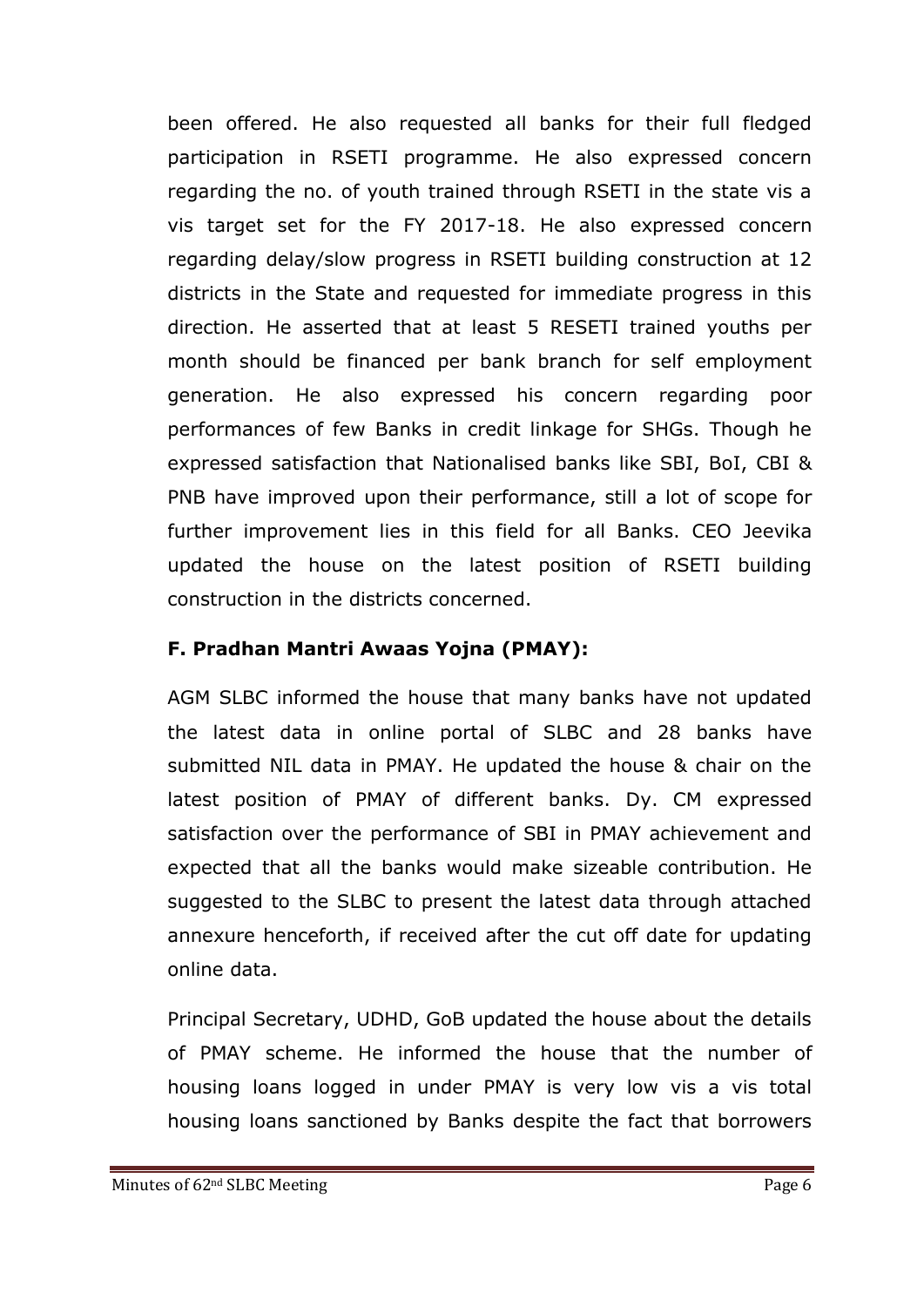with income up to 18 lakhs are eligible under MIG – II category. He also reiterated that MIG I and MIG II category should be given immediate attention as the last date for these 2 categories is 31.12.2017. He informed that only 422 applications have been approved under PMAY in the State till date as per information received from HUDCO & NHB, the nodal agencies for the scheme.

Dy. CM expressed his displeasure on this performance of Banks in PMAY despite assurances given to him in the previous meeting regarding PMAY. Dy. CM suggested increasing the advertisement of PMAY scheme by all Banks in the State through traditional & digital modes so that public at large is aware about the benefits of the scheme. Prin. Sec Rural Dev suggested the banks to include a checklist in the appraisal system for housing loans so that all the eligible loans are logged under PMAY scheme without exception.

Dy. CM asked the banks to give focussed attention to this scheme for further improvement so that more and more people of Bihar are benefitted from this scheme.

PMAY (Rural) scheme –Shri Arvind Kr Choudhary, Secretary, Rural Development, GoB informed the house that beneficiaries of this scheme who have opened their savings banks under PMJDY are finding it difficult to withdraw the subsidy amount (generally more than one lakh) for the construction of their houses under the scheme, because of withdrawal restrictions in these accounts by the software system of the banks. Dy. CM requested all banks to devise an internal mechanism in their respective core banking systems so that public inconvenience regarding the withdrawal of PMAY (rural) subsidy from PMJDY account can be avoided. Banks said that although there is some restriction in deposit / withdrawal in PMJDY accounts by RBI, however, as the system software functionality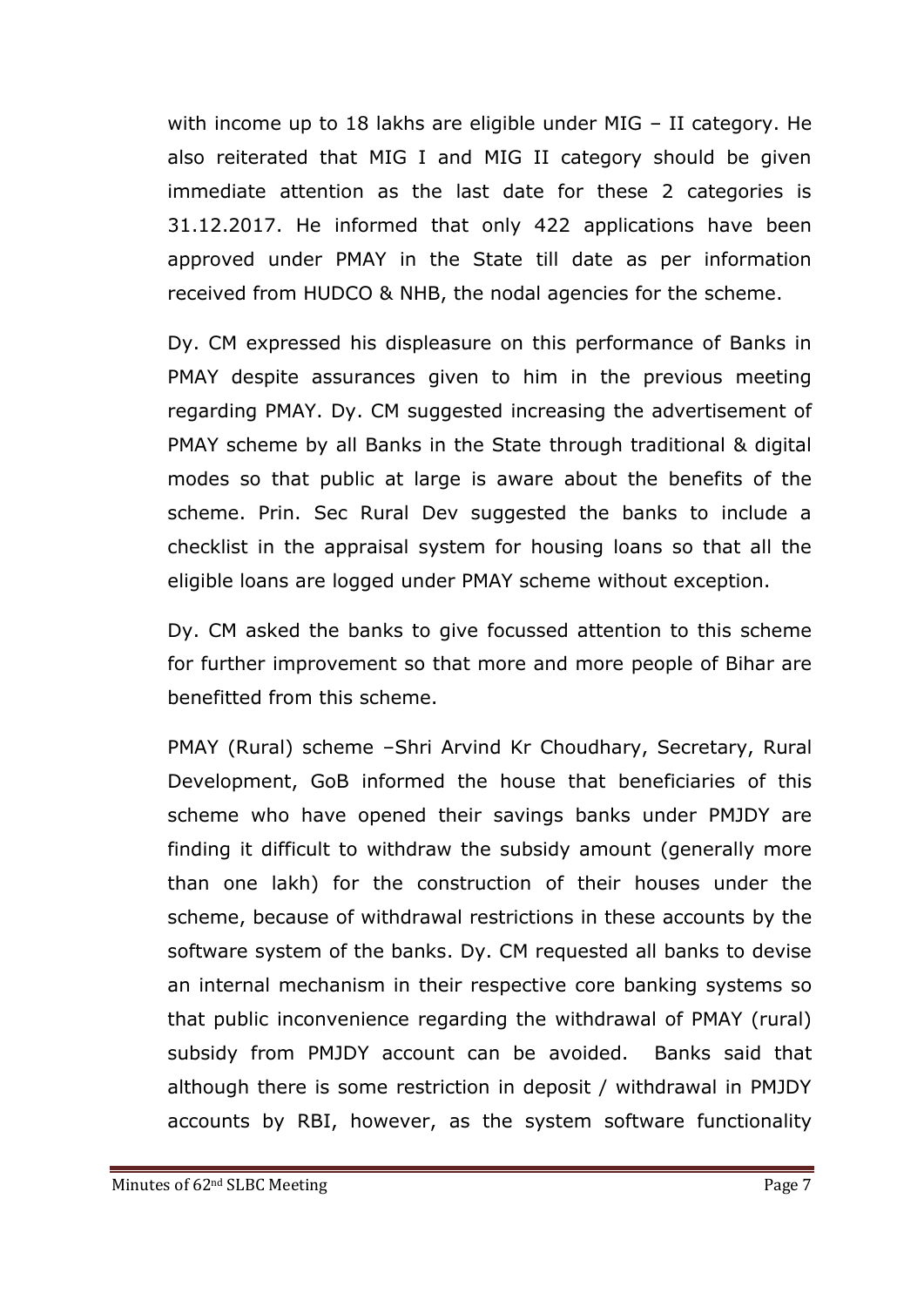varies from Bank to Bank, it was advised by Banks that they shall escalate the matter for smooth conversion of these a/cs into normal savings bank a/c by observing the due formalities as laid down by RBI/GoI so that inconvenience to a/c holder could be minimised.

#### **G. AADHAAR SEEDING IN ACCOUNTS**

Secretary, Rural Development, GoB also informed the house that progress of Aadhaar seeding in accounts of MNREGA beneficiaries is slow despite the fact that consent forms are collected and submitted to the bank branches directly. Principal Secretary, Finance appraised the chair that 542 bank branches in the state have been identified for setting up of Aadhaar enrolment Centre. However, only 38 bank branches have opened/set up Aadhaar enrolment centre at their premises as per the latest information. She requested the house to consider this issue with due consideration so as to maximise the benefits of DBT. She requested all banks to advise name of one Nodal officer for Aadhar seeding so as to achieve better co-ordination among banks, UIDAI & Government for improvement in the area of Aadhaar Seeding. She also requested to include a separate agenda of Aadhaar seeding & DBT in subsequent SLBC meetings.

Dy. CM referred to the circular issued by GoI regarding set up of one Aadhaar enrolment centre at their premises at least 10 bank branches. All the banks assured the chair to complete the setting up of Aadhaar enrolment centres at their premises in the identified bank branches at the earliest. Dy. CM instructed all banks to identify one Nodal officer for Aadhaar seeding & advise the same to SLBC within a week.

AGM SLBC requested the government authorities to provide the name of MNREGA beneficiaries along with details of the account so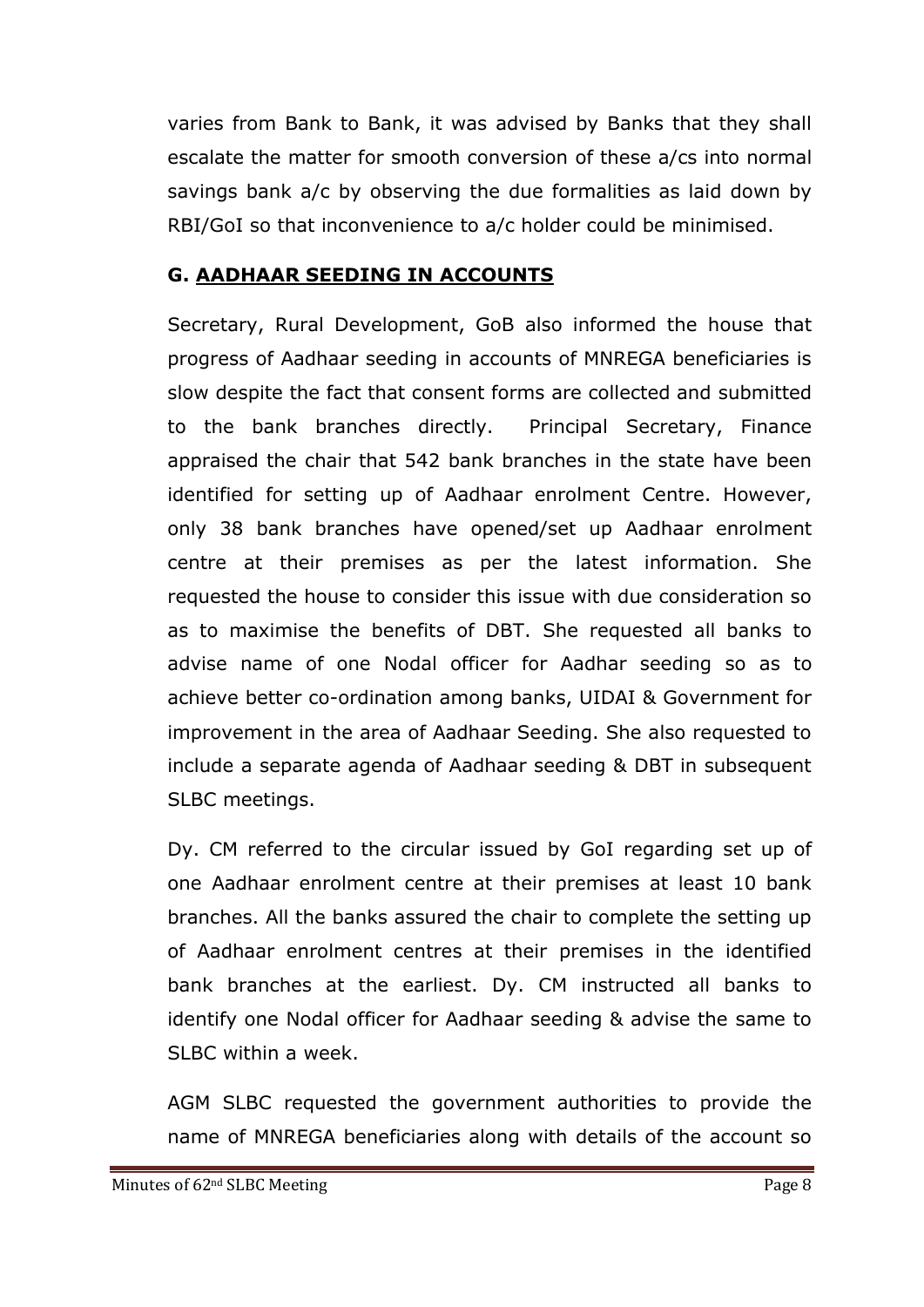that all these accounts are seeded with Aadhaar with focused attention. He also requested the govt authorities to provide the details/list of consent forms sent to the bank branches so that proper follow up can be made by banks regarding seeding in these accounts. Principal Secretary, Finance also advised that proper sensitisation of operating staff regarding Aadhaar seeding is required and training if required for the purpose may be arranged by UIADI for the same.

Dy. CM pointed that only 74% accounts of beneficiaries under the scheme "Swayam Sahayta Bhatta Yojana" of Government of Bihar have been seeded with Aadhaar despite the fact that Aadhaar is available for all the beneficiaries of the scheme in which Rs. 1000 is being provided as allowance to selected beneficiaries by the State Govt. Dy. CM raised concern about the slow progress of Aadhaar seeding in the accounts by the operating Staff at bank branches despite the list provided to bank branches. AGM Outreach SBI appraised the chair for the reasons of non updation of Aadhaar by the bank branches being primarily the mismatch between the data provided to Banks through consent forms & existing data in the Banks. Dy. CM highlighted the benefits of Aadhaar seeding in the account and requested all the banks to accord highest priority to this task so that task of Aadhaar seeding in all the accounts of Bihar is completed by December 2017. Principal Secretary, Finance requested for proactive approach by banks in this regard and requested to provide all the failure cases of Aadhaar seeding to Government so that the beneficiaries may be apprised of the shortcomings in the Aadhaar consent form.

#### **H. PMJDY**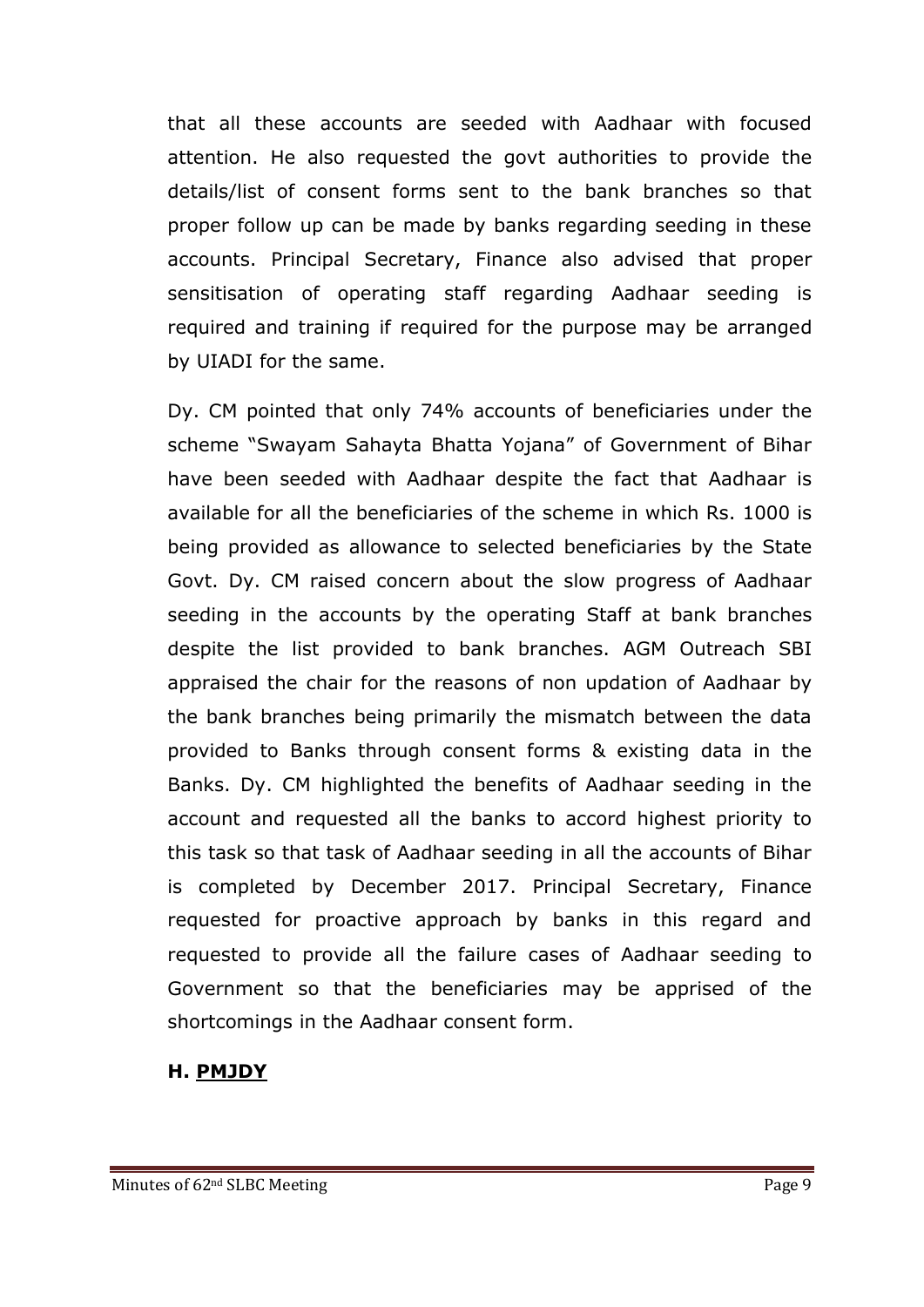Dy. CM requested for comprehensive data in respect of PMJDY accounts from all the banks in subsequent SLBCs so that progress in respect of account for all may be reviewed for the State. He advised SLBC to include PMJDY as an agenda in future SLBC meetings. AGM SLBC assured the chair to include PMJDY as an agenda for subsequent meetings.

## **I. PMJJBY, PMSBY**

Dy. CM highlighted the absence of claims received and settled data in respect of Pradhan Mantri Jeevan Jyoti Yojana & Pradhan Mantri Suraksha Bima Yojana for State. He emphasised that report on this data be presented from next SLBC so as to conclude effective review of the implementation of Pradhan Mantri Social Security Schemes in the State. He directed all the present banks to submit the detailed data on PMJDY, PMJJBY & PMSBY scheme within next 10 days.

**J. MUDRA SCHEME** AGM SLBC briefed the house regarding achievement of banks in current FY under all the three schemes i.e Shishu, Kishore & Tarun schemes of Pradhan Mantri Mudra Yojana. Dy. CM also expressed his desire for a detailed study on the implementation & effectiveness of Mudra Yojana in upliftment of society through self employment to unemployed. Chief Secretary, GoB expressed his concern that most of the achievement by Banks in Mudra Yojana is under Shishu Scheme under which Banks provide loans up to only Rs. 50000. He advised that for comprehensive development through self employment, Banks must improve their performance under Kishore & Tarun schemes where a larger amount of finance up to Rs. 10.00 lakhs is provided for employment activities. Dy. CM also insisted that the available Mudra data should also indicate number of new accounts sanctioned other than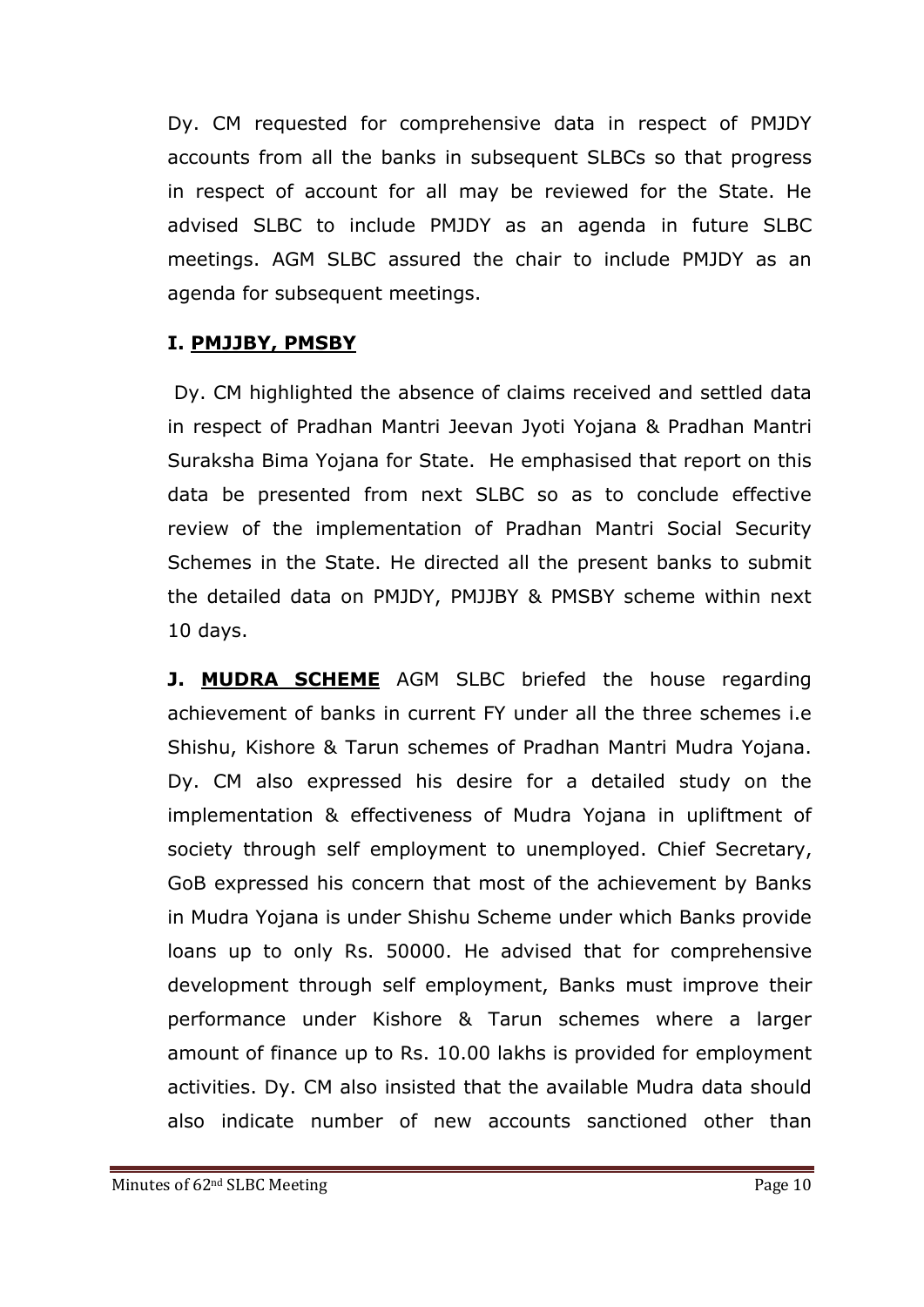renewed accounts so that impact on employability may be gauged from the data. He also requested banks present to submit detailed data on Mudra based on discussed parameters within next 10 days so that the data may be further discussed with GoI for improvements in the scheme. Dy. CM also insisted to present detailed data on new flagship schemes of Govt. of India.

## **K. DIGITAL TRANSACTION**

Dy. CM advised that Promotion of digital payments be accorded highest priority by the banks and all banks should channelize maximum transactions through digital modes i.e UPI, USSD, Aadhaar Pay, IMPS & debit cards in the State so that the digital transaction target set for Bihar by Govt. of India is met at the earliest. From Banks' side GM, SBI informed the house about the various steps taken by the bank to promote digital payment in the state. He again reiterated the need of more detailed data on digital transaction for fruitful review.

## **L. OTHER ISSUES**

Dy. CM appraised the house that the SLBC meeting for the quarter ended June' 17 could not be conducted unfortunately due to devastating floods in the State and engagement of State machinery in relief & other works. He advised that DCC & DLRC meetings in the districts should be organized immediately after conduct of SLBC in the State so that Agenda for the DCC/DLRC meeting is in line with the SLBC Agenda / discussions. He also requested SLBC to update on present position on conduct of DCC/DLRC meetings of all districts in the State for both the preceding quarters of current FY. Dy. CM also advised Finance Secretary to advise all the District Magistrates in the State to conduct DCC meeting within 10 days of SLBC meeting. NABARD CGM expressed concern that DLRC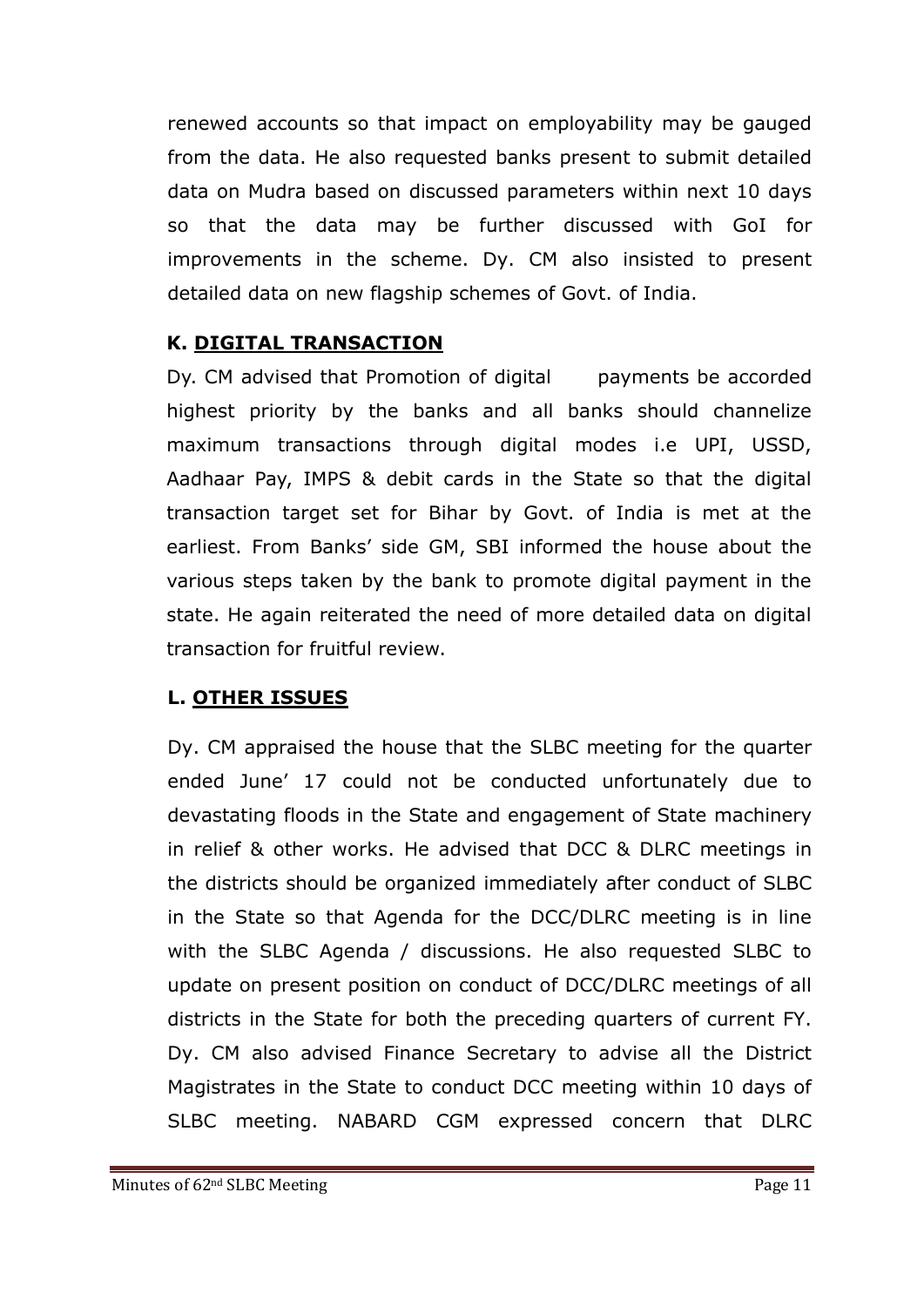meetings are not regularly being conducted in all the districts of the State. Dy. CM expressed the need of micro level review at district level for effective identification of non performing branches & effective implementation of various schemes in the State.

Principal Secretary Education highlighted the issue of rejection of Student credit card scheme application due to low CIBIL score despite full guarantee of loan amount up to Rs. 4 lakhs by the State Govt. Principal secretary, Finance requested banks to give focussed attention to memorandum of errors in respect of GST payment through their focal point branches. CGM NABARD requested to include Prime Minister's vision of doubling of Farmers' income by 2022 in the SLBC agenda. He emphasised that Banks need to prioritise implementation of various schemes to achieve the goal of doubling farmers' income by 2022.

The meeting was concluded by vote of Thanks by Shri Nasim Ahmad, Chairman MBGB.

The next date of SLBC meeting has been fixed for 09.02.2018.

-------------------------------------------------------------------------------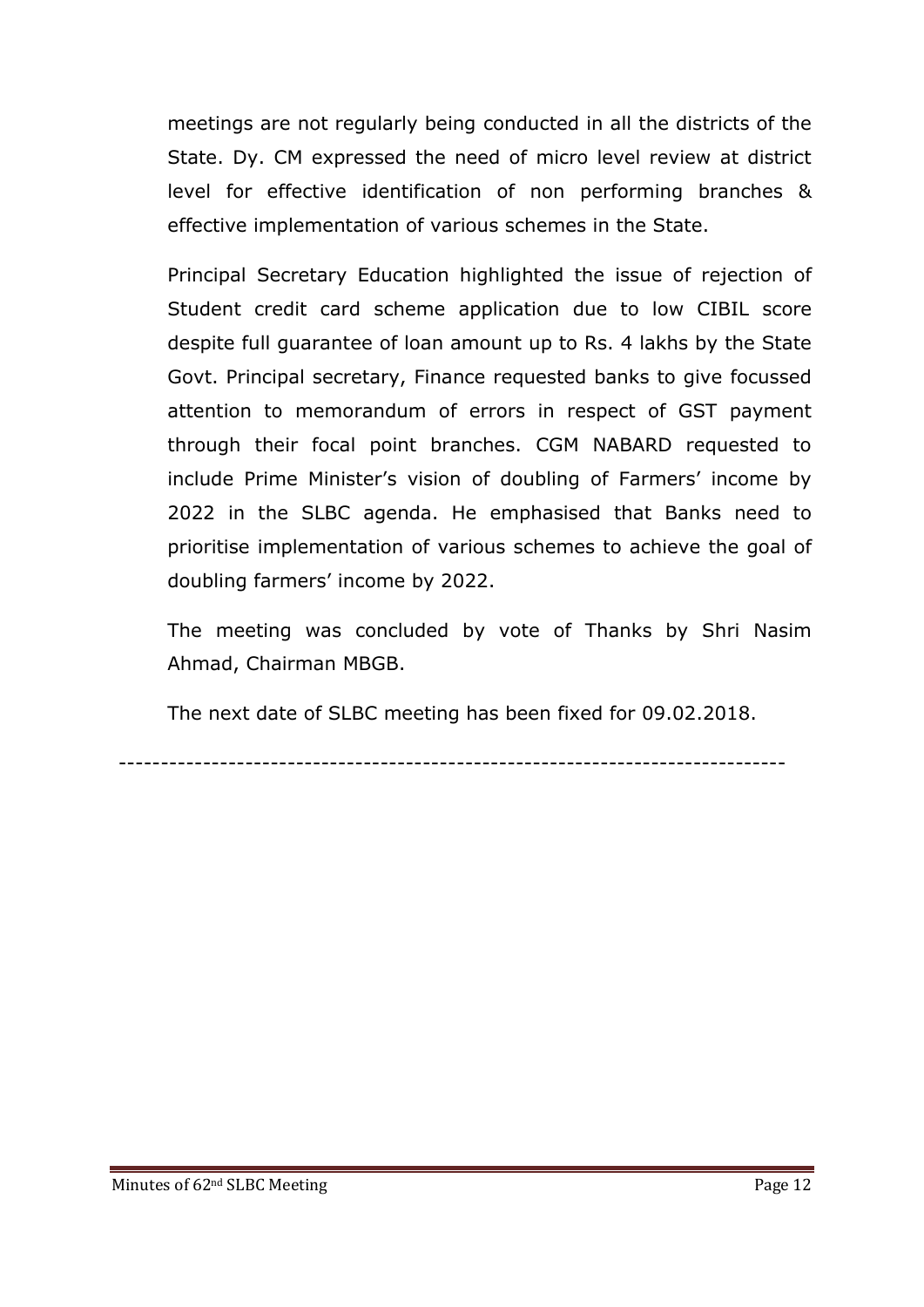# **ACTION POINTS 62nd SLBC MEETING HELD ON 04th November 2017**

#### 1. **SUBMISSION OF DATA TO SLBC:**

Submission of quality, correct & timely data to SLBC must be ensured by all the member SLBC Banks. It will be the onus on the part of controlling head of respective bank to ensure that data given to SLBC is matching with their MIS data.

(**Action**: All Banks)

## 2. **ACP ACHIEVEMENT**:

a. Banks should put in concerted efforts to ensure achievement of 100% target set under ACP for 2017--18.

(**Action**: All Banks)

B. From next SLBC meeting, LDM & DDM of laggard districts (where ACP achievement is below 35%) should also be present in SLBC meeting. Lead bank of these districts should review the performance under ACP on monthly basis.

(**Action:** SLBC & controller as well as LDM & DDM of lead banks of these districts)

#### 3. **KISAN CREDIT CARD:**

a. SLBC to compile the performance data under KCC scheme by segregating new KCC & renewed KCC. All banks to submit the data on this revised pattern now. Banks to issue RuPAY card to all eligible KCC a/c holders by 31.12.2017.

#### (**Action**: SLBC & All Banks)

b. Agriculture Production Commissioner (APC), Govt. of Bihar will convene a special review meeting of Banks on KCC to discuss it at length within 25/11/2017. Position of scale of finance should also be discussed.

(**Action**: Agl. Production Commissioner, Govt. of Bihar/ NABARD/All Banks)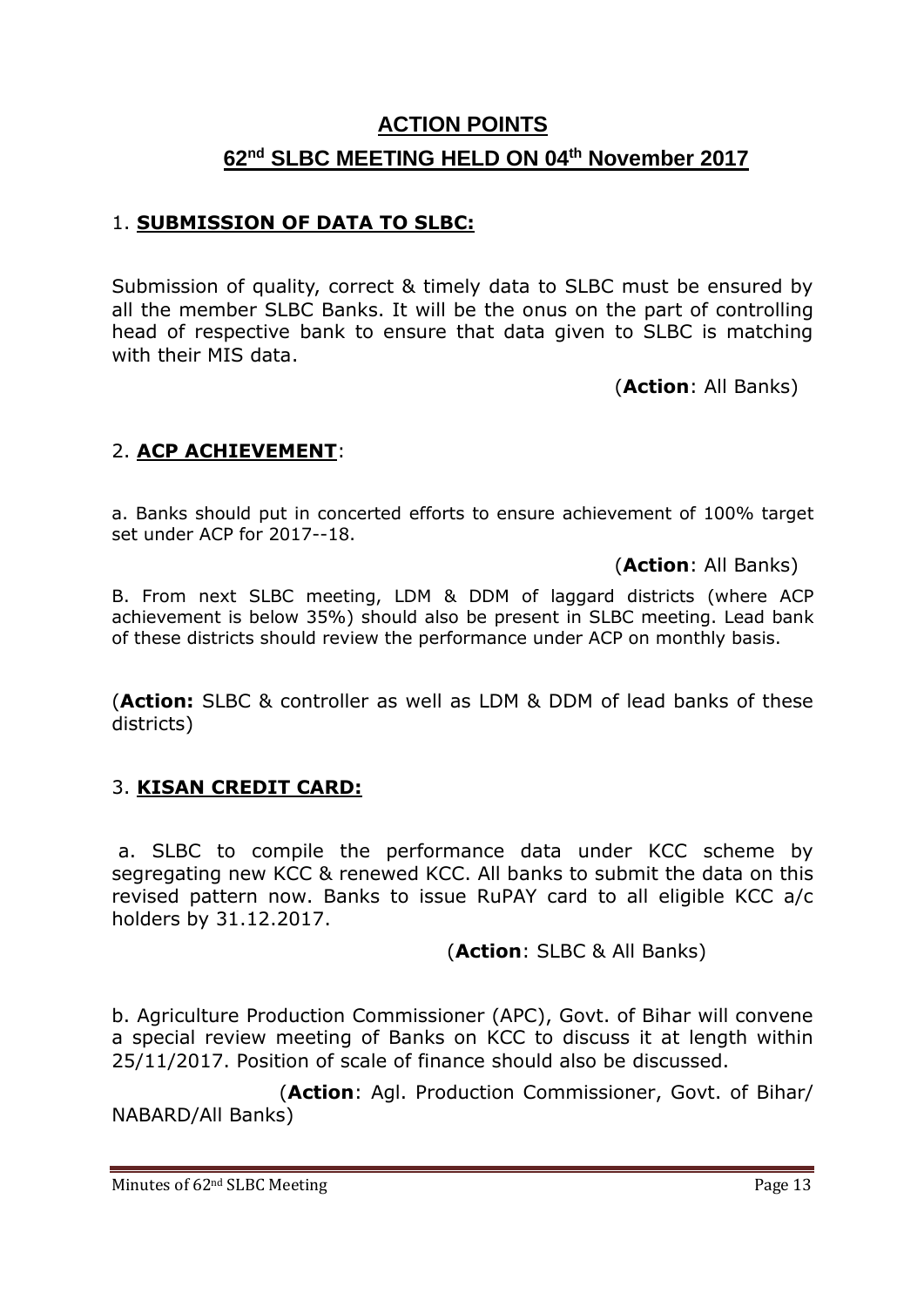## 4. **DAIRY/FISHERY/POULTRY:**

Concerned department of Govt. of Bihar to form working group for these sector and should discuss the performance with the banks before SLBC meeting.

(**Action**: Concerned department of Govt. of Bihar / All Banks and NABARD)

## 5. **CO-ORDINATION ISSUE OF BANKS WITH GoB &SLBC:**

a. SLBC meeting should be attended by State controlling heads of Bank only.

(Action: SLBC & All

#### Banks)

b. State Controlling Head of some of the banks are positioned outside Bihar and creating co-ordination issue. Principal Secretary (Finance), GoB should take up the matter with the apex office of such banks & Ministry of Finance, GoI, for establishing their controlling office in Bihar. Meanwhile, all the zonal heads of the banks which have multiple zone in Bihar, to attend the SLBC meeting.

(**Action**: Govt. of Bihar & BOI/United Bank/Union Bank/Allhabad Bank/UCO Bank)

#### 6. **CONSTRUCTION OF RSETI BUILDING:**

Banks should complete its RSETI building by March2018 in 36 districts where GoB has already allotted land.

> (**Action**: All concerned Banks/ SDR, GoB)

## 7. **PRADHAN MANTRI AWAAS YOJNA (PMAY):**

Banks to use various channel of publicity for popularizing the scheme.

A check list as per banks requirement for the scheme be made part of loan application.

(**Action**: All Banks)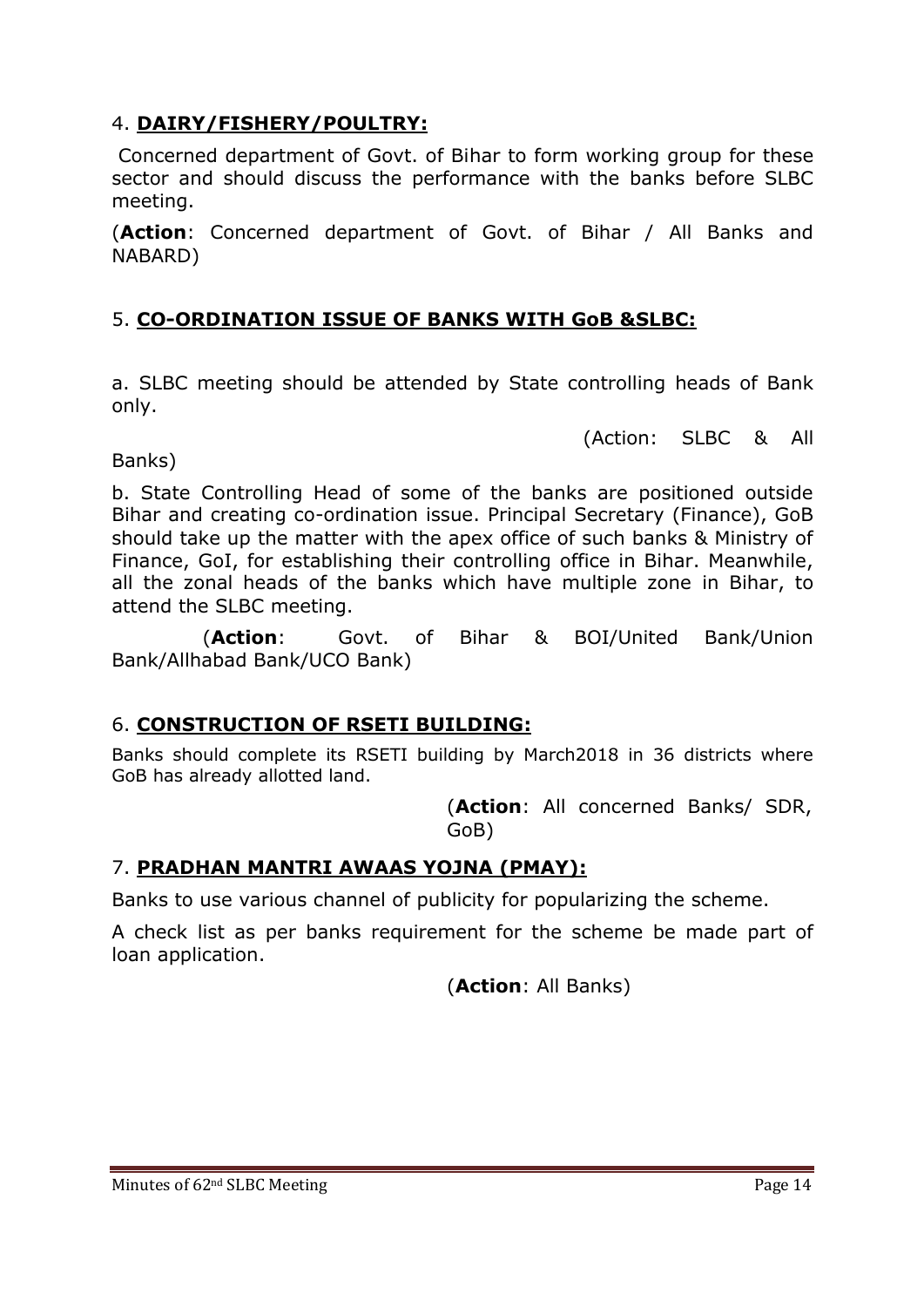## 8. **JAM (JANDHAN AADHAR & MOBILE SEEDING IN BANK A/Cs & DBT:**

All Banks to identify one nodal officer for AADHAR & DBT related issue. SLBC to send the list of such nodal officer to Principal Secretary, GoB & UIADI.

(**Action**: All Banks and SLBC, Bihar)

## 9. **PM'S SOCIAL SECURITY SCHEME (PMJJBY/PMSBY/APY)**

SLBC to provide updated complete information & detailed position of all social security schemes of all banks within 15 days.

(**Action**: All Banks and SLBC, Bihar)

## 10. **PRADHAN MANTRI MUDRA YOJNA :**

SLBC to submit detail position of PMMY in Bihar including new entrepreneurs covered under the scheme by 20/11/2017

(**Action**: All Banks and SLBC, Bihar)

## 11. **DLCC/DLRC MEETING::**

DLCC/DLRC meeting should be held just after (say within 10 days) of SLBC meeting henceforth. LDM/DDM/LDO of all the districts should ensure it and Principal Secretary (Finance), GoB should advise DMs of the district to ensure their presence in these meeting.

(**Action**: Head of all Lead Banks/ SLBC, Bihar/NABARD/RBI/ GoB)

XXXXXXXXXXXXXXXXXXXXXXX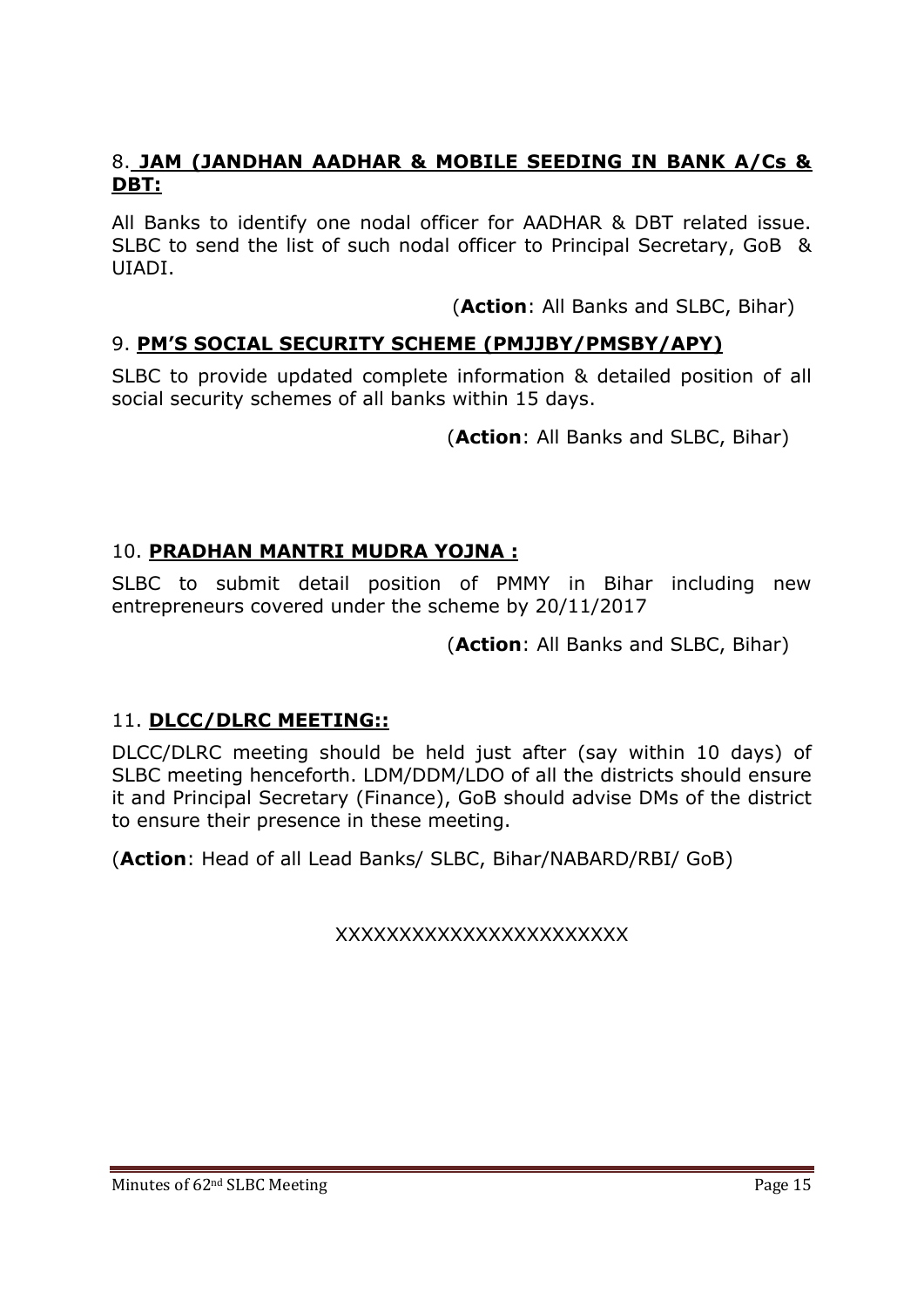#### **TH SLBC REVIEW MEETING HELD ON 04.11.2017 AT HOTEL LEMON TREE, PATNA**

| SI. No.                              |                                            | Name of the Participant      | Designation/Office                         |  |  |  |
|--------------------------------------|--------------------------------------------|------------------------------|--------------------------------------------|--|--|--|
|                                      | <b>Ministers</b><br>Shri Sushil Kumar Modi |                              |                                            |  |  |  |
| $\mathbf{1}$                         |                                            | Shri Sharwan Kumar           | DY. CM & Finance Minister, Govt. of Bihar  |  |  |  |
| $\overline{2}$<br><b>State Govt.</b> |                                            |                              | Rural Development Minister, Govt. of Bihar |  |  |  |
| $\mathbf{1}$                         |                                            | Shri Anjani Kumar Singh      | Chief Secretary, Govt. Of Bihar            |  |  |  |
| $\overline{2}$                       |                                            | Shri Shishir Kr. Sinha       | Development Commissoner GOB                |  |  |  |
| 3                                    |                                            | Smt Sujata Chaturvedi        | Principal Secretary, Finance GOB           |  |  |  |
| 4                                    |                                            | Shri R N Dubey               | Economic Adviser, Finance GOI              |  |  |  |
| 5                                    |                                            | Shri Sunil Kr. Singh         | Agri. Prod. Commissoner GOB                |  |  |  |
| 6                                    |                                            | Shri Robert L Chongthu       | Secretary Education Deptt.                 |  |  |  |
| $\overline{7}$                       |                                            | Shri Binod Kumar Choudhary   | DIG, CID                                   |  |  |  |
| 8                                    |                                            | Shri Balamuragan D           | RDD, GOB                                   |  |  |  |
| 9                                    |                                            | Shri Shashank Shekhar        | P.S (Agri - FI) CMO Classic                |  |  |  |
| 10                                   |                                            | Shri Arvind Kumar Choudhary  | Secretary, rural development deptt.        |  |  |  |
| 11                                   |                                            | Shri Chaitanya Prasad        | Principal Secretary, Urban Dev.& Housing   |  |  |  |
| 12                                   |                                            | Shri Birendra Kumar Mishra   | Director revenue and Land Reforms          |  |  |  |
| 13                                   |                                            | Shri S N Ram                 | Dy. Director, Industry                     |  |  |  |
| 14                                   |                                            | Shri Pradeep Kumar           | Asst. Director, Industry deptt.            |  |  |  |
| 15                                   |                                            | Udayan Mishra                | IT Secy. Dept. Of Finance                  |  |  |  |
| 16                                   |                                            | Shri Sanwar Bharti           | Sp. Secy. Deptt. Of Finance                |  |  |  |
| 17                                   |                                            | Smt. Rupam                   | D C (Accounts) Deptt. Of Finance           |  |  |  |
| 18                                   |                                            | Shri Dhananjay Pati Tripathi | DirectorPPM, Agri Deptt.                   |  |  |  |
| 19                                   |                                            | Shri A R Gokhe               | Director, MSME - DI                        |  |  |  |
| 20                                   |                                            | Shri P.K. Gupta              | Director, MSME-DI, Muzaffarpur             |  |  |  |
| 21                                   |                                            | Shri Ravi Kant               | Asst. Director, MSME - DI                  |  |  |  |
| 22                                   |                                            | Sri G K Sinha                | Asst. Director, MSME - DI                  |  |  |  |
| 23                                   |                                            | Shri Shubhedu Dutta          | Administrative Officer, AIC, PATNA         |  |  |  |
| 24                                   |                                            | Shri Thomas Antony           | Regional Chief, HUDCO                      |  |  |  |
| 25                                   |                                            | Shri Deepak Kr. Jha          | DGM, HUDCO                                 |  |  |  |
| 26                                   |                                            | Shri Arvind Sinha            | S.O Education Deptt.                       |  |  |  |
| 27                                   |                                            | Shri Upendra Kumar           | S.O Finance Deptt.                         |  |  |  |
| 28                                   |                                            | Shri K Kumar                 | P.S. To Minister Rural Development         |  |  |  |
| 29                                   |                                            | Anurendra                    | Inspector, CID                             |  |  |  |
| 30                                   |                                            | Ravi Bhushan                 | Sub Inspector, CID                         |  |  |  |
| <b>RBI &amp; NABARD</b>              |                                            |                              |                                            |  |  |  |
| 1                                    |                                            | Shri S K Majoomdar           | Chief General Manager, NABARD              |  |  |  |
| $\overline{2}$                       |                                            | Shri D K Routray             | <b>General Manager, NABARD</b>             |  |  |  |
| 3                                    |                                            | Shri Sharik Hoda             | Officer in charge, Reserve Bank of India   |  |  |  |

Annexure-I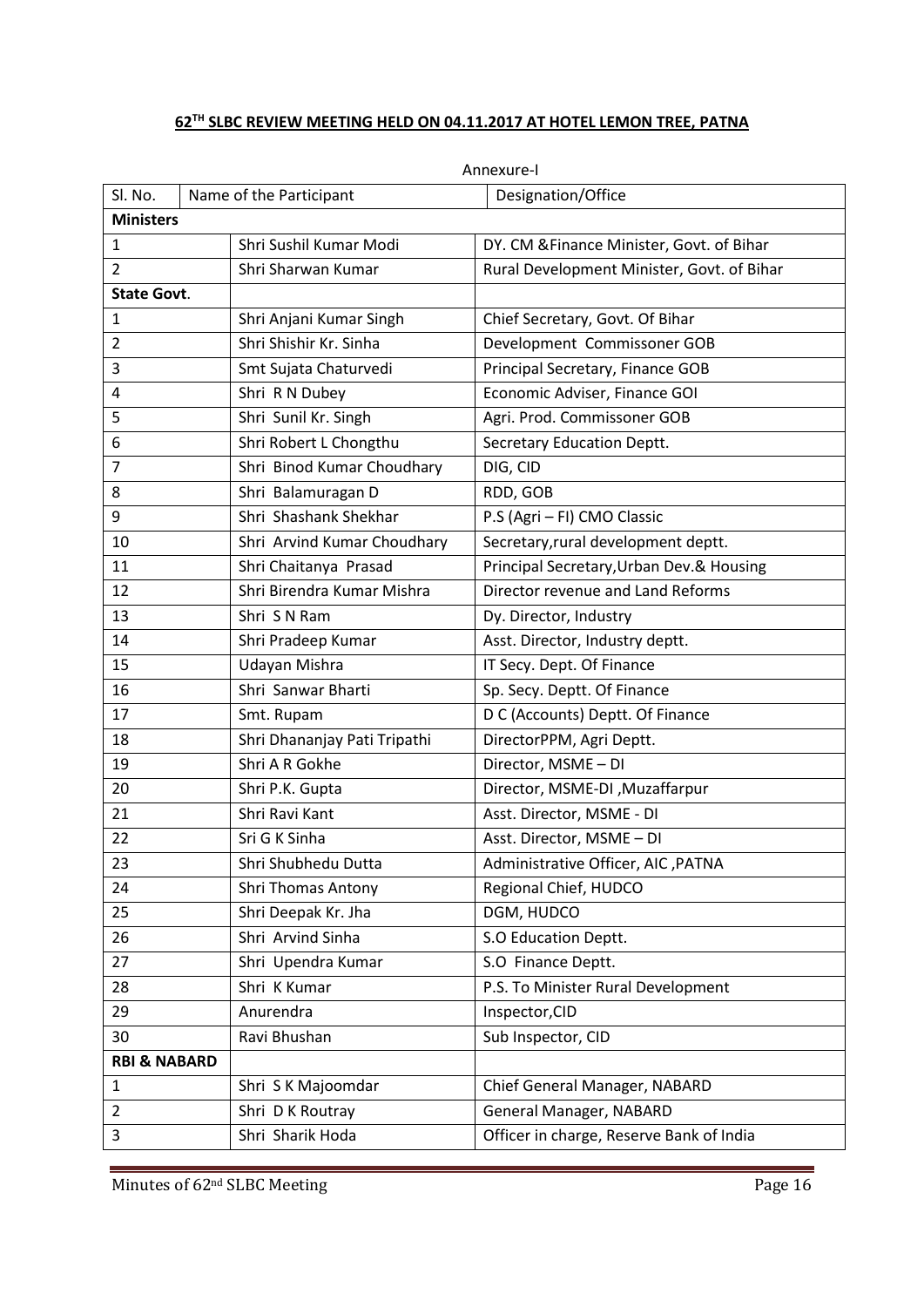| 4              | Shri Anupam Gupta         | Manager, NABARD                                 |
|----------------|---------------------------|-------------------------------------------------|
| <b>BANKS:-</b> |                           |                                                 |
| 1              | Shri Sandeep Tiwari       | Chief General Manager, State Bank Of India      |
| $\overline{2}$ | Shri Pradeep Kumar Ghose  | General Manager NW-I, State Bank of India       |
| 3              | Shri V.S. Negi            | General Manager NW-III, State Bank of India     |
| 4              | Shri Dinesh Kumar Paliwal | General Manager , Panjab National Bank          |
| 5              | Shri Anil Kumar Singh     | Zonal Manager, Bank of India                    |
| 6              | Shri M K Bajaj            | Zonal Manager, Central Bank Of India            |
| $\overline{7}$ | Shri Ch. S. Sastry        | Zonal Manager, Andhra Bank                      |
| 8              | Shri Manoj Kumar          | Dy. General Manager, State Bank of India, LhO   |
| 10             | Shri Prashant Kr. Sinha   | Dy. General Manager, Allahabad Bank             |
| 11             | Shri Sandeep Kumar Gupta  | Dy. General Manager, Indian Bank                |
| 12             | Shri A K Mishra           | Dy. Genaral Manager, Panjan National Bank       |
| 13             | Shri Debananda Sahay      | Dy. General Manager, Canara Bank                |
| 14             | Shri Nasim Ahmad          | Chairman, MBGB                                  |
| 15             | Shri Saroj Ranjan Nayak   | Zonal Manager, UCO Bank                         |
| 16             | Shri A K Jha              | <b>CRM, United Bank</b>                         |
| 17             | Shri R.K. Das             | Asst. General Manager SLBC, State Bank of India |
| 18             | Shri Sudhanshu Shekhar    | Asst. Genaral Manager, UCO Bank                 |
| 19             | Shri S K Bhargava         | Asst. General Manager, Union Bank               |
| 20             | Shri Rajiv Sharma         | Asst. General Manager, Dena Bank                |
| 21             | Shri Madhushudan Behara   | Asst. General Manager, Indian Oversease Bank    |
| 21             | Shri Suresh Das           | M.D. Bihar st.coop. Bank                        |
| 22             | Smt. Sarita Singh         | Chief Manager, OBC Bank                         |
| 23             | Shri Sudhir Srivastava    | Chief Manager, ICICI Bank                       |
| 24             | Shri R S Sharma           | Chief Manager, Central Bank Of India            |
| 25             | Shri D Chakrabarty        | Chief Manager, Canara Bank                      |
| 26             | Shri R K C Dash           | General Manager, Bihar Gramin Bank              |
| 27             | Shri Rashid Iqbal         | Circle Manager, Axia Bank                       |
| 28             | Shri Mneesh Sinha         | Vice President, HDFC Bank                       |
| 29             | Mrs. Pratyaksha Naithavi  | Stata Head, Indusind Bank                       |
| 30             | Shri Neeraj Kumar         | AVP, Bandhan Bank                               |
| 31             | Shri Rajesh Kr. Sharma    | Regional Head, Vijaya Bank                      |
| 32             | Shri Rohanesh Narain      | Regional Head, Indusind Bank                    |
| 33             | Shri Subhajit Mittra      | Regional Head, Bandhan Bank                     |
| 34             | Shri Abhinav Choubey      | Branch Manager, Bank of Maharashta              |
| 35             | Mrs. Abha Kirti           | Manager, Corporation Bank                       |
| 36             | Shri Uma Prasad           | Manager, ICICI Bank                             |
| 37             | Shri Sanjeet Kumar        | Manager, Canara Bank                            |
| 38             | Ms. Rima Kumari           | Manager, Panjab & Sind                          |
| 39             | Shri Ranjan Kumar Puri    | Sr. Manager , Syndicate Bank                    |
| 40             | Shri Vidya Bhushan Shah   | Sr. Manager, Indian Bank                        |